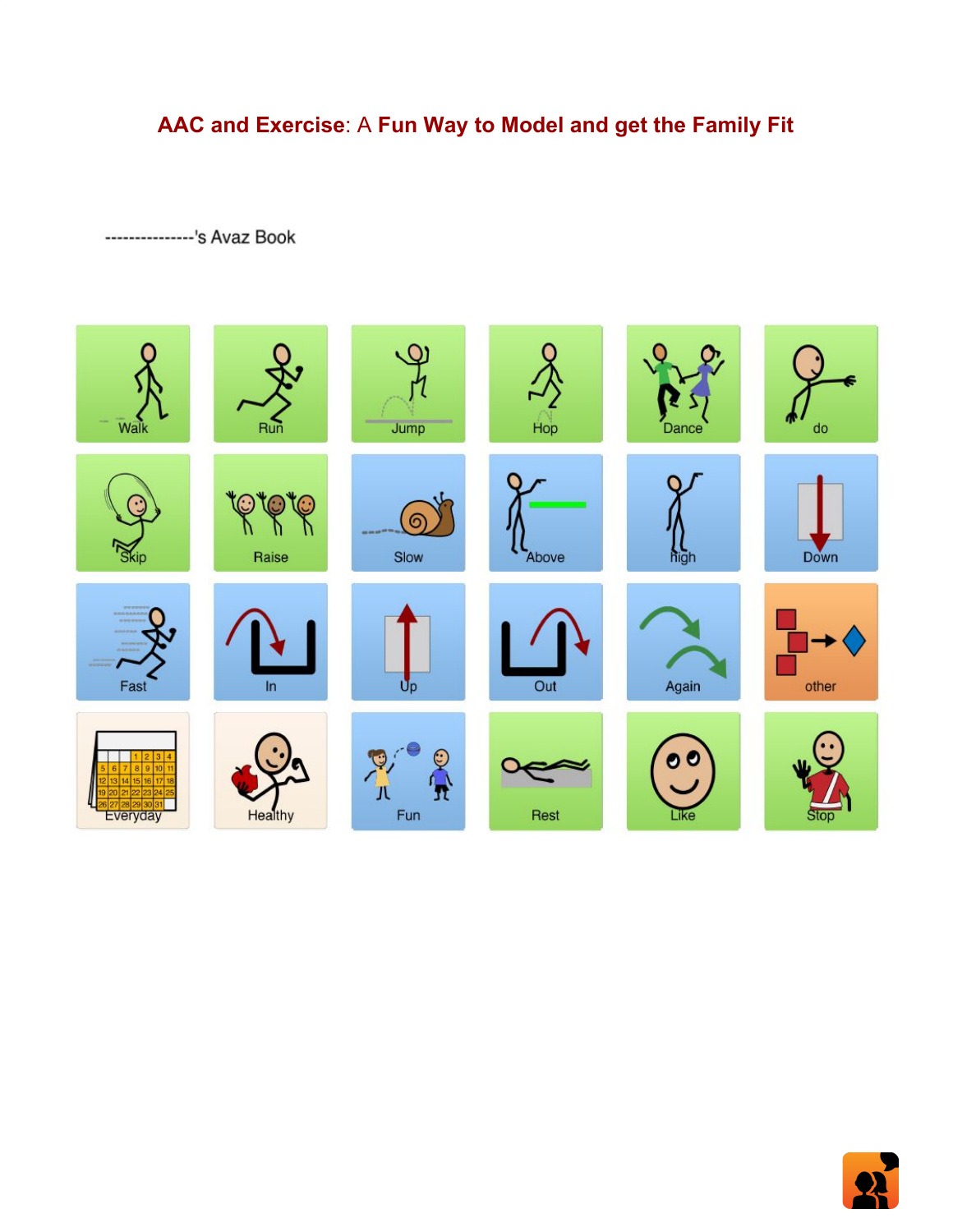No playgrounds, no gym time, no outdoor games. Without their regular dose of physical activities, kids are likely to channel their energies elsewhere. This can spell disaster and create quite a ruckus in the house if they don't have structured activities to satiate their adrenaline cravings.

Exercise not only engages kids but can also lift your spirits up as it's a great stress buster. Think you don't have enough time with the additional responsibilities you've been taking on due to school closures? How about making exercise a family activity? Even better, how about using exercise time to communicate and model language using AAC? This way, you're getting two of your important goals for the day met at the same time.

## **Say Hello to Your New Instructor**

Break down the exercise time into mini workout sessions and let your child lead the family in one of those sessions. Create a separate folder in your high tech AAC system and include icons for the individual routines such as jumping jacks, bear crawl, skipping etc.

For example, if your child is great at hula hooping, let them take control of that session and get you all spinning the hoop. You can include phrases in their AAC system that allows them to dictate what you do.

*Spin* faster

#### *Spin* clockwise

Talk to them about what other things they want the family to do with the hoop.

#### *Spin* two hoops

Remember to pay heed to their orders and give it your best shot even if you can't find a way to keep the hoops from falling to the floor  $\bigodot$ 

If your little one is into dance, then let them take charge and teach you a few awesome moves. Choose the soundtrack they would like the family to work out to.

*What* music would you like?

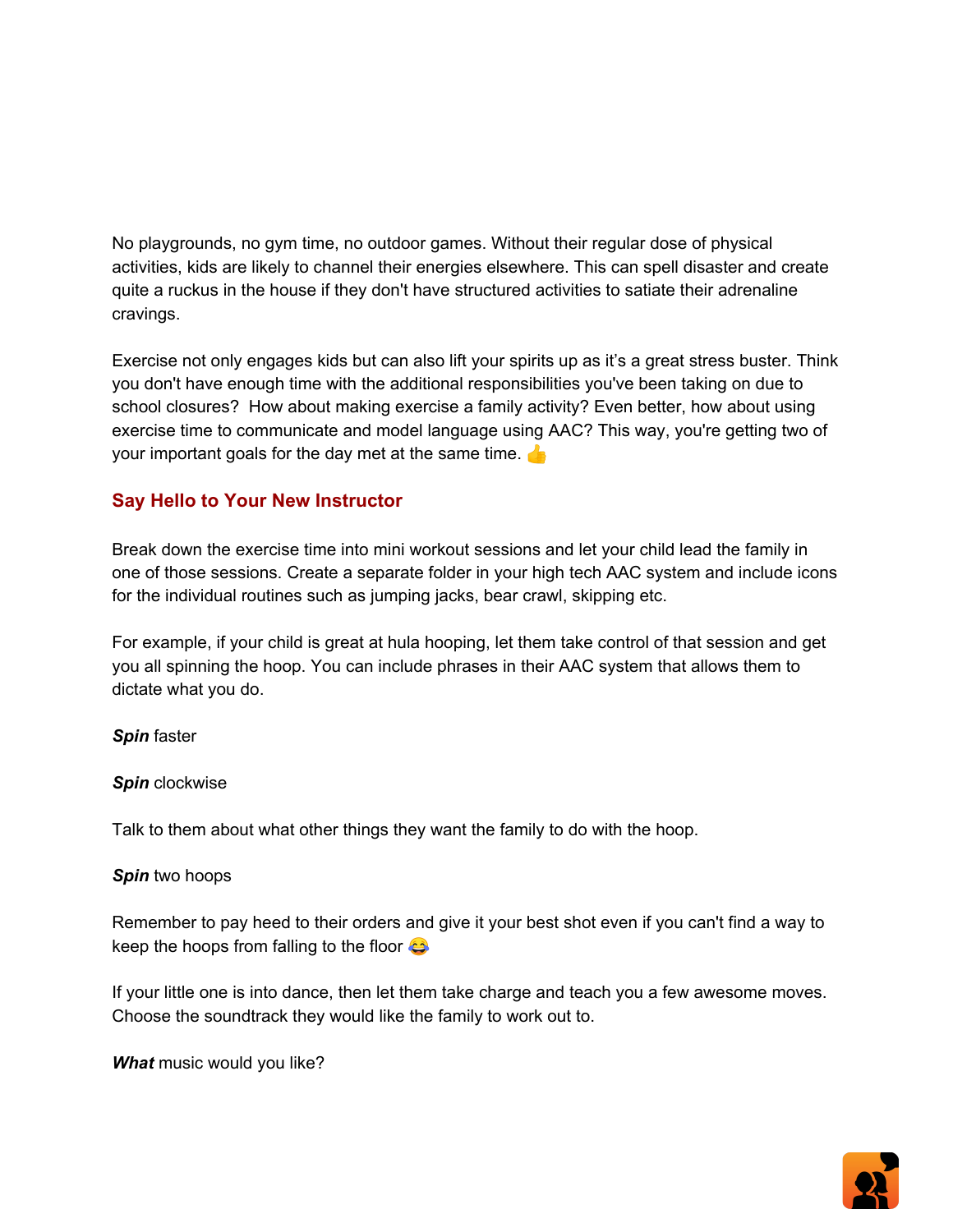This BTS song sounds *interesting*

### **Conversation Ideas**

Build the conversation from your child's individual interests.

Can you *jump* as *high* as I do?

*Who* is your *favourite* dancer?

Remember, I used to *walk* in the mornings with your mom everyday?

It's *fun* working out with you and your sister

We must do this *everyday*

This is so much *better* than working out at the gym.

Doing exercise everyday keeps you *healthy*

What activities did you *do* during gym at school?

Did you *like* gym class?

You are an *amazing* dancer

Do you *want* to take dance lessons? I can look for a few online lessons for you.

#### **Core words**

Here are a list of core words that can be modelled during this activity

Arms *up* over the shoulder Arms *down* Breathe **in** Breathe *out* Can you do this five *more* times? Want to do the plank *again*? Now lift the *other* leg up Do you *want* to *stop* now? I'm going to *do* jumping jacks five times Would you *like* to rest for a few minutes ?